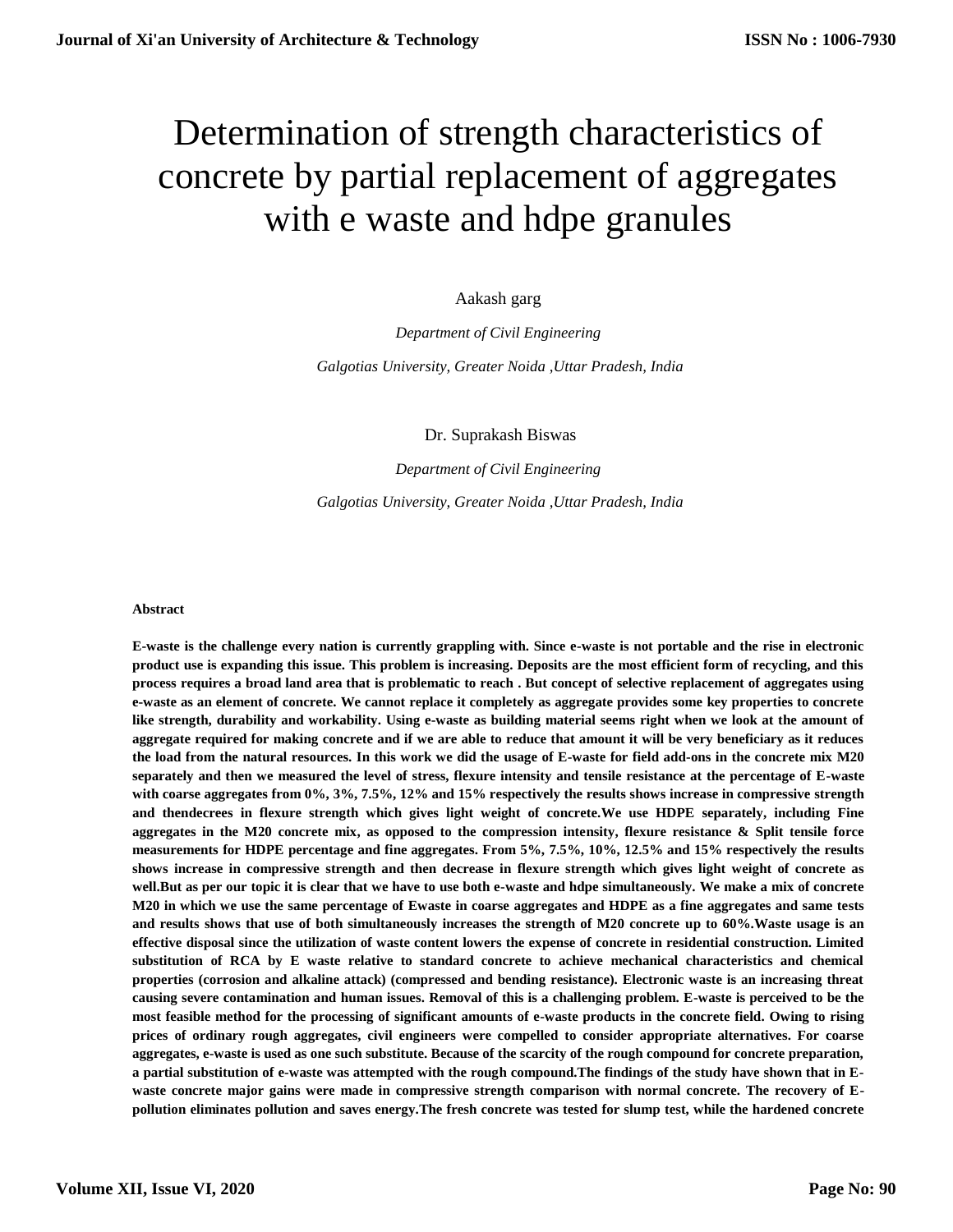**for compressive strength. The inclusion of concrete of new plastic granules contributed to the creation of low weight concrete. The findings were noticed. In this research, Virgin plastic granules have been used as a partial substitute of natural coarse concrete aggregates (NCA). The amounts planned for new plastic granules ranged from 0% to 15%. The compressive strength of each sample was determined and compared with conventional concrete mix. The use of Plastic in concrete mix for a given w/c ratio, reduces the tensile and Compressive strength and also lower the density.**

#### **Keywords- E-waste, coarse aggregates, compressive strength,flexure strength & Split tensile,building material**

#### I. INTRODUCTION

Electronics waste could be understand as a destructionproduced by rejected or damage electronic devices. It is a new concern which can create severe environmental issues because electronic waste can hardly be easily disposed of without doing harm to the ecosystem. The traditional method of e-waste disposal is to dump waste in landfills, but this method has many serious problems because it requires a lot of rare lands in our country and also contains many different hazardous materials such as lead, cadmium, beryllium, etc. These substances can pollute the soil when mixed with the soil, and contaminate the soil when mixed with groundwater, which is also very harmful to anyone, and if one consumes this water, this may trigger severe health issues and can also reverse them in certain situations cause cancer. In India, we produced around 15 million tons of e-waste, and by 2018, this number will reach 30 million tons, 3% of the e-waste generated has been properly decomposed, and the rest is decomposed by waste. Young sellers who do not worry about the harmful effects of e-waste

#### *1.1 Aggregates*

It is a granular rocky material made up of a sequence of < 0.10 mm to > 50.00 mm in thickness. Granular content such as sand, rubble, moved dirt, hydraulic concrete pellets or slag are aggregates that are used to manufacture concrete or slurry in hydraulic cemented media. Crude and fine aggregate forms are included. Increasing category type depends on its scale and is classified into many forms of classifications. When the aggregates are mixed with cement or bonding materials, it is called bonding material, and when cement or bonding materials are not used, it is called non-aggregate. Aggregates are typically produced by natural rocks splitting. Thecompound's composition depends on the molten, sedimentary or metamorphic source material. In order to assess the appropriateness for specific purposes, complete evaluations are analyzed. Metallurgy, particle size, texture, and rock features of rock samples can also be used to evaluate applicability.



Figure 1 Aggregate

For Coarse Aggregates in Roads following properties are desirable: Strength Hardness Toughness **Durability** Shape of aggregates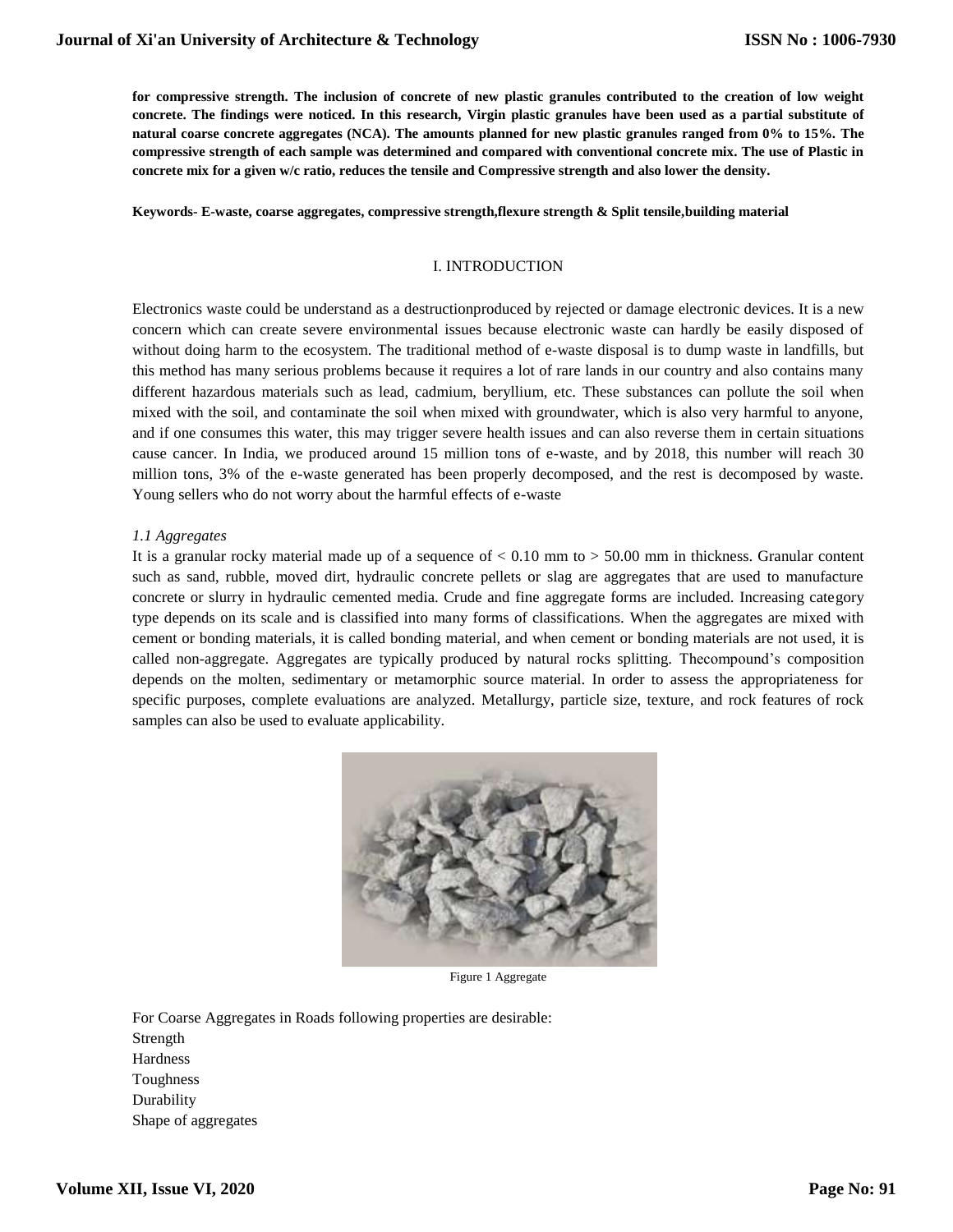#### Adhesion with bitumen

#### *1.2 Fine Aggregate*

Another form of conglomerate is one that passes through a 9.5mm (3/8 '') sieve, passes almost entirely through a 4.75mm sieve (No. 4), and remains mainly on a 75 ونm screen (No. 200) sum. In order to improve workability and achieve economy by reducing the amount of cement, good aggregate must have a circular form. The exact assembly is calculated by filling the vacuums in the ground community and using it as a process able device. Aggregate properties have an effect on the final concrete. For example, changes in size, grade, texture, shape, and assembly strength mean changes in the properties of the resulting concrete. See also: Impact of aggregate properties on concrete.

## *1.3 Classification of aggregates*

Generally, the coarse aggregate size is greater than 4.75 mm, and the good aggregate size is smaller than 4.75 mm. In most structural applications, the maximum volume is a maximum of 40 mm for coarse aggregate, while for large amounts of concrete such as dams, the maximum size is 150 mm. On the other hand, the maximum particle size of the fine aggregate was 0.075 mm.Figure 2 shows a typical particle size analysis for coarse and thin aggregates.



Figure 2. Sieve analysis of Particle for size distribution of aggregates

## *1.3 E-Waste*

It is the waste produced by the electronic disposal. It is an ongoing problem which causes serious environmental issues, as e-waste cannot be disposed efficiently without harming the environment. The conventional form of e-waste management is dumping waste into land fill but this method has so many serious problems as it needs a lot of landmass which is in scarcity in our country and it also contains so many different harmful materials like lead, cadmium, beryllium etc. these materials when mixes with soil they contaminate the soil and when mixes with ground water they contaminated it also makes it very harmful to consume by any anyone and if someone consume this water it with cause serious health issues and in some cases it even cause cancer. In India we generate about 15 million metric tons of e-waste and this number is going to 30 million metric tons by the year 2018 and still 3% of the e-waste generated in is decomposed properly and the rest of it is decomposed by the small peddlers who will not concern the harmful effects of the e-waste.

# *1.4 High-Density Polyethylene (HDPE)*

High-density polyethylene (HDPE) is a thermoplastic polymer produced from ethylene monomer. When used in HDPE pipes, it is sometimes called "alkane" or "polyethylene". HDPE has high strength to density and can be used to produce plastic bottles, wear-resistant tubes, geomembrane and plastic wood. HDPE is usually recyclable and the resin identification number is "2".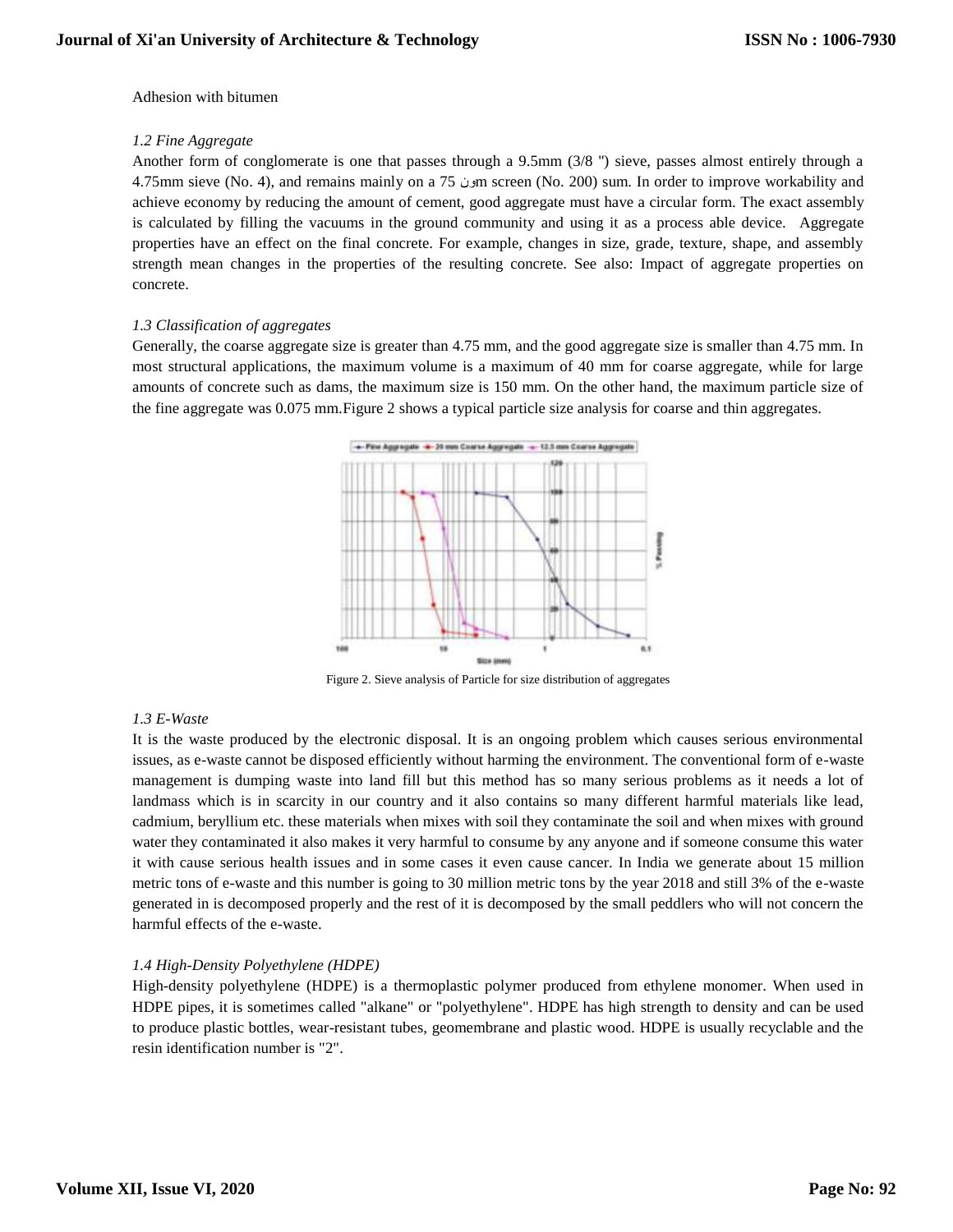

Figure 3 HDPE sample size

HDPE's high density-to-density ratio is known. The density range is between 930 and 970 kg / m3. Although HDPE is significantly higher than HDPE, HDPE has no branching that enhances the power between particles and the tensile strength relative to LDPE. It is more complex, cleaner and immune to higher temperatures (120 degrees Celsius / 248 degrees F short-term). Unlike polypropylene, HDPE is not able to withstand the normally required autoclave conditions. By choosing the correct catalyst (for example, the Ziegler-Natta catalyst) and reaction conditions, it can be ensured that no bifurcation exists.

# *1.4.1 HDPE and Different Solvents.*

Depending on the training procedure used to build a specific sample, the physical properties of HDPE can differ. In certain cases, a globally validated evaluation system is the deciding factor for evaluating such characteristics of a complex procedure. For instance, a static tensile test (NCTL) is used in the rotational modulation to evaluate the resistance of an environmentally stressing sample crack.

# *1.4.2 The Process of Making HDPE*

HDPE is manufactured under controlled conditions through the use of a large amount of heat on petroleum. This process is also called "cracking" and helps produce ethylene gas. During the production process, the gas molecules will stick to form the polymers and then form the polyethylene. After this process, the polyethylene will have adhesive appearance, but after a series of mold processing, it will become granular. After the molding process is complete, you will get a strong polymer material that can be used for many purposes and applications in your home or factory.

## *1.4.3 HDPE Uses and Applications*

Since HDPE is a universal material, it has many uses. Most notably, it is used to fill bottles. Because of its durable structure and recycling, it is one of the most popular materials for liquid containers. It is also used to contain hazardous materials and agricultural chemicals. HDPE can be made in durable furniture. HDPE also has important uses and applications in commercial building design. Because of its chemical properties, HDPE materials are resistant to heat, moisture, scratches and scratches. This makes it an ideal material for garden furniture, commercial lockers and commercial bathroom partitions.

Regular polyethylene has a high density with moderate crystallinity and a high rate with melting. Linear polyethylene is stronger and more tensile than ramified polyethylene. It is used in tubes, house wares, games, pipes and separation of wire and cables. Properties the following explains the properties of HDPE since LDPE yarn or fibers are seldom requested: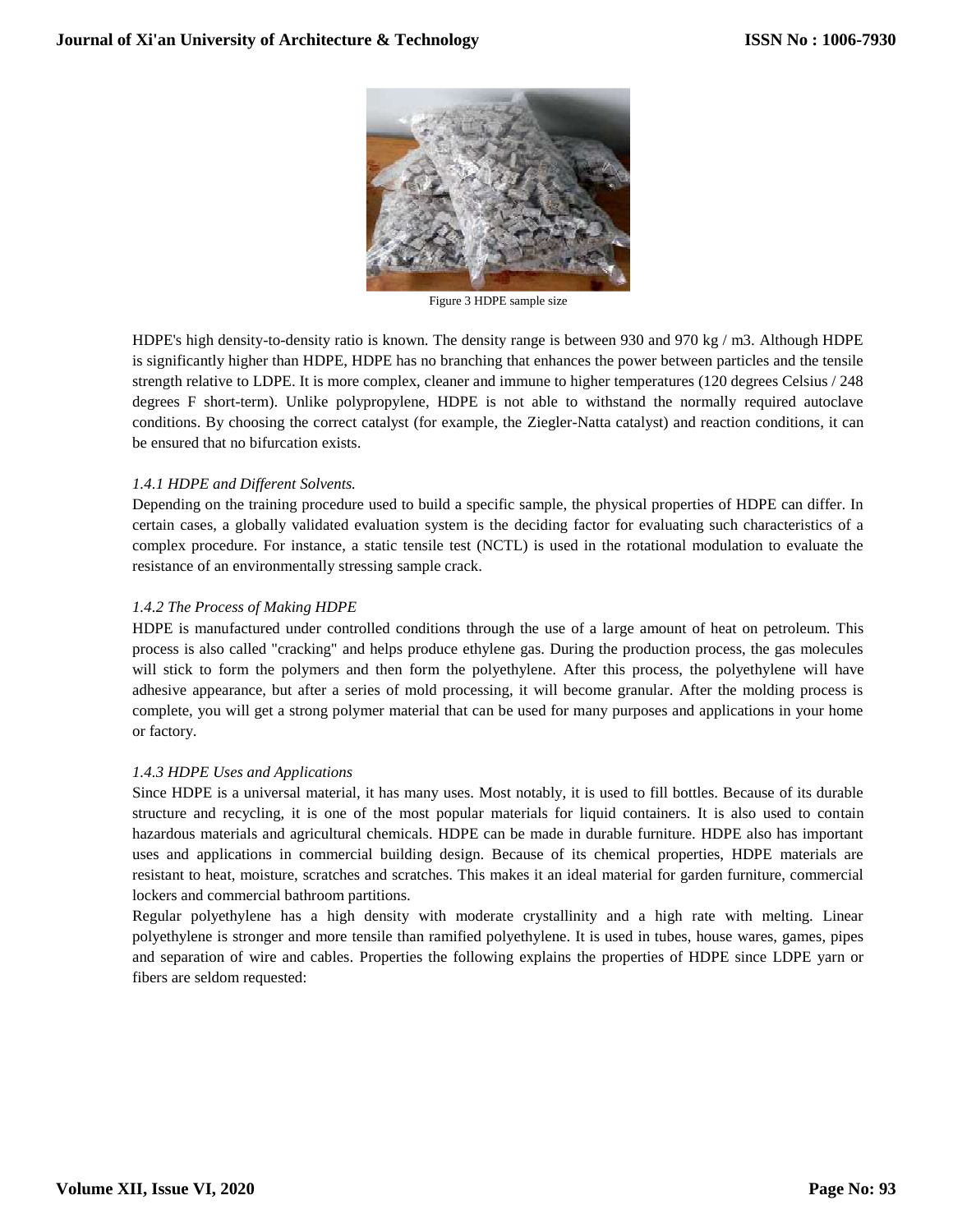#### Table 1 properties of hdpe

| characteristic             | unit          | value          |
|----------------------------|---------------|----------------|
| <b>Specific gravity</b>    | $g/cm^2$      | 0.960          |
| Range of temp              | $0\sim$       | $-30$ to $+95$ |
| <b>Melting temp</b>        | $0\sim$       | 130            |
| <b>Tensile strength</b>    | $cN$ /tex     | 50             |
| <b>Elongation at break</b> | $\frac{6}{9}$ | 25             |
| Shrink at 100 c            | $\frac{6}{9}$ |                |
| seltextinguishing          |               | optional       |

Benefits HDPE's good UV resistance does not cause any problem in hot weather.

HDPE has outstanding strength and does not impact damp or dry situations. HDPE has outstanding strength. It is suitable for fast drying compared to natural yarn and fibers.

HDPE is both sexy and simple to care for.

For horse, plant etc. HDPE is easier to use. No breaks, no strings torn, no jagged boundaries.

Colorful quick drying low Static thermal bonding, solid, dry hand (transportation moisture from the skin) very pleasant and lightweight thanks to Polyolefin Origin capable to provide good mass and paint, abrasion-resistant to chemical deteriorations, mildew, sugaring, rotting, stain, soil and weather conditions.

#### III.RESEARCH BACKGROUND

[1] Akram et al. (2015) published a paper "E-waste management by utilization of E-plastics in concrete mixture as coarse aggregate replacement" they focused mainly Coarse aggregate replacement, Durability, E-waste, management, Strength. This research reflects on the usage of plastic e-waste in concrete and explores the possibility of the partial substitute of coarse aggregates using shredded e-plastic particles.

[2] Ahirwar et al. (2016) The primary object of this research is to examine the improvement in mechanical properties of concrete by applying electronic waste to concrete. The usage of electrical waste aggregates contributes to low weight concrete construction. In this study report, the coarse compound is partly substituted for E-waste from 0 to 30%; 10 percent, 20 and 30 percent of fly ash are also applied to this mixture with the partial substitution of cement. The usage of this technological waste in concrete is thus recommended to reduce the need for standard coarse and fine aggregates and thereby to conserve the natural capital.

[3] Singh and Malviya (2009) publish a paper called "Experimental Analysis of Part of Partial Replacement of Aggregate by electronic waste for flexible flooring." In India, the majority of the highways are bituminous surface pavements. Symptoms of distressed including splitting, rutting and so on are gradually attributed to the intense traffic, filling cars and major shifts in everyday and seasonal pavement temperature in earlier stages. Work has shown that modifications can be used to boost the rheological properties of bitumen and bituminous blends and render them more appropriate for road building.

[4] Balaji et al. (2019) published an article "Experimental study on waste plastics disposal. In this investigation, the specifications of concrete composed of plastic HDPE granules and crushed river sand waste glass were examined separately. Including concrete plastic displayed a reduction in strength and concrete comprising glass demonstrates a rise in strength as the proportion of the components decreases. Then the optimum crushed glass combination was determined dependent on concrete intensity. Then, the new mixing amounts (S80G15P5, S75G15P10, S80G15P15 and S65G15P20) include both plastic and glass. The only finely substituted plastic derived results were higher than the only fine aggregate.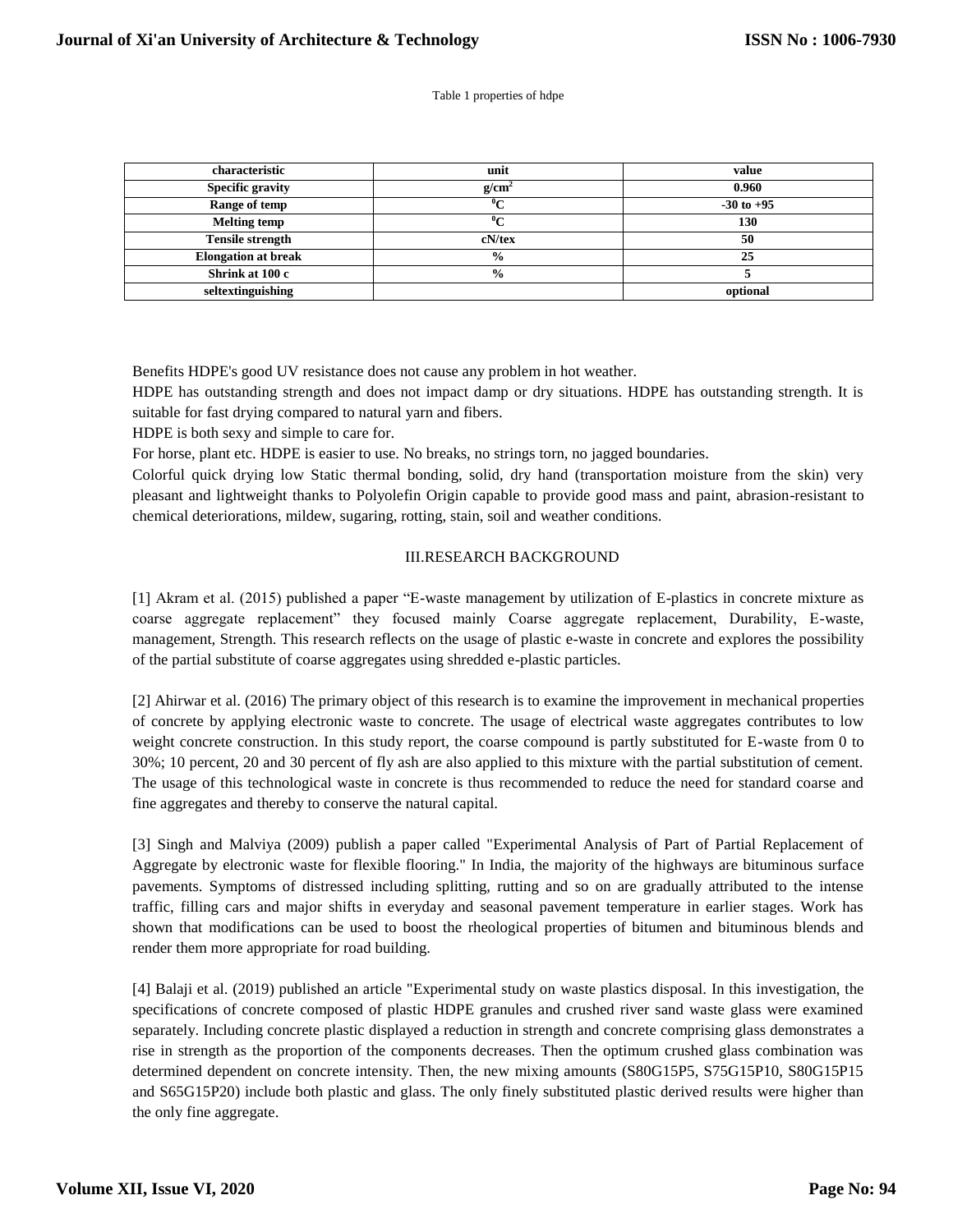[5] In this article, India faces a big challenge to dispose of waste in sites all over the world, Zarbade et al. (2015). This research paper provides an overview of post-effects of the usage of reclaimed complete waste, e-waste, and cocoon shells as additional content in cement blends for use by host companies to maintain the highest mechanical consistency in the corresponding cement. Concrete blends comprising different surplus material and critical qualities were set, such as friction intensity and water preservation or water absorption, and a control mixture remained resolved and contrasted.

[6] Proposed in this paper by Xavier, Parappattu (2016), the disposal of used plastics is a major challenge facing the world of our time. Plastics are seen more and more every day. It is very harmful to the atmosphere owing to the poor biodegradability of plastics. Partial replacement in the M30 grade of concrete comprising steel and polypropylene fasters by recycled plastic granules, 8% and 12%, is done in the study. The steel fibers were applied by concrete volume at 0.5 %, 1% and 1.5%. The research found different percentages of steel and polypropylene, 70:30, 75:25 and 80:20. After 7 days and 28 days of water therapy, the compressive, broken tensile and bend intensity are calculated.

[7] Shinu&Needhidasan(2019) proposed in this paper, Electronic waste or E-waste is considered as the most dangerous among the wastes generated in the modern digital world. Due to the unending growth of these electronic wastes the drinking waters are getting polluted and our ecosystem is getting worstly affected all around the world. The present environmental problems can be minimized to a certain extent by utilizing these electronic waste materials in the construction industry

[10] Manjunath (2016) proposed for this e-waste paper demonstrates a specific solution to environmental and economic issues in the usage of e-plastic waste goods. By utilizing E plastic waste, the overall costs are high and infrastructure and roads have strong energy. It reduces waste management costs and saves electricity.

[8] This paper proposes Prashant& Kumar (2019) concrete, common building material, due to its plastic mouldability and its solidity being strong and highly compressible content. About 70% of the concrete volume consists of aggregates, which not only provide the concrete mix with weight, but also carry on substantial loads. Aggregate characteristics play a significant part in determining the attributes of the substance manufactured from it. It mentions an experimental test to research the effectiveness of e-waste to remove the coarse aggregates partly. The electrical or electronic disposals discarded are e-waste. M30 blend was formulated with 10, 15 and 20 percent of the substitute rates checked. Slump tests and compressive force tests shall be performed and recorded in this paper for each replacement stage. One efficient approach to reduce E-waste is by the usage of electrical waste in concrete, which will then rest on locations and cause environmental problems.

[9] As indicated in this article, wastes are used in concrete outputs such as fly ash and silicium, etc. from other factories, Rathore&Rawat (2019).The paperexamines the impact of E-waste as a partial substitute for gross aggregates in a concrete mixture.In fact it is not practical or desirable for the building industry to substitute any ewaste scale with more than 15%. Thus, this study indicates that the substance of E-waste may be used as a partial remedy for the variations of cough of up to 15%. The issue of waste management should be addressed and ultimately leads to environmental emissions from e-waste products.

[10] The aim of this research is to analyze the durability testing of binary blended self-compacting (SCC) cement with electronic material waste replacement effect, namely high impact polystyrene grain (HIPS) granules in partial sand, as suggested in this paper by Chunchu&Putta (2019). In this analysis the cement is replaced by pozzolanic fly ash material with a binder content of 497 kg / m3 and an agreed water / binder ratio of 0.36 for all SCC blends. For the 28 and 90 day curing cycles of SCC-produced HIPS specimens (0% – 40 percent of sand-replacement replacement) toughness characteristics such as porosity, water absorption and surprise are predicted.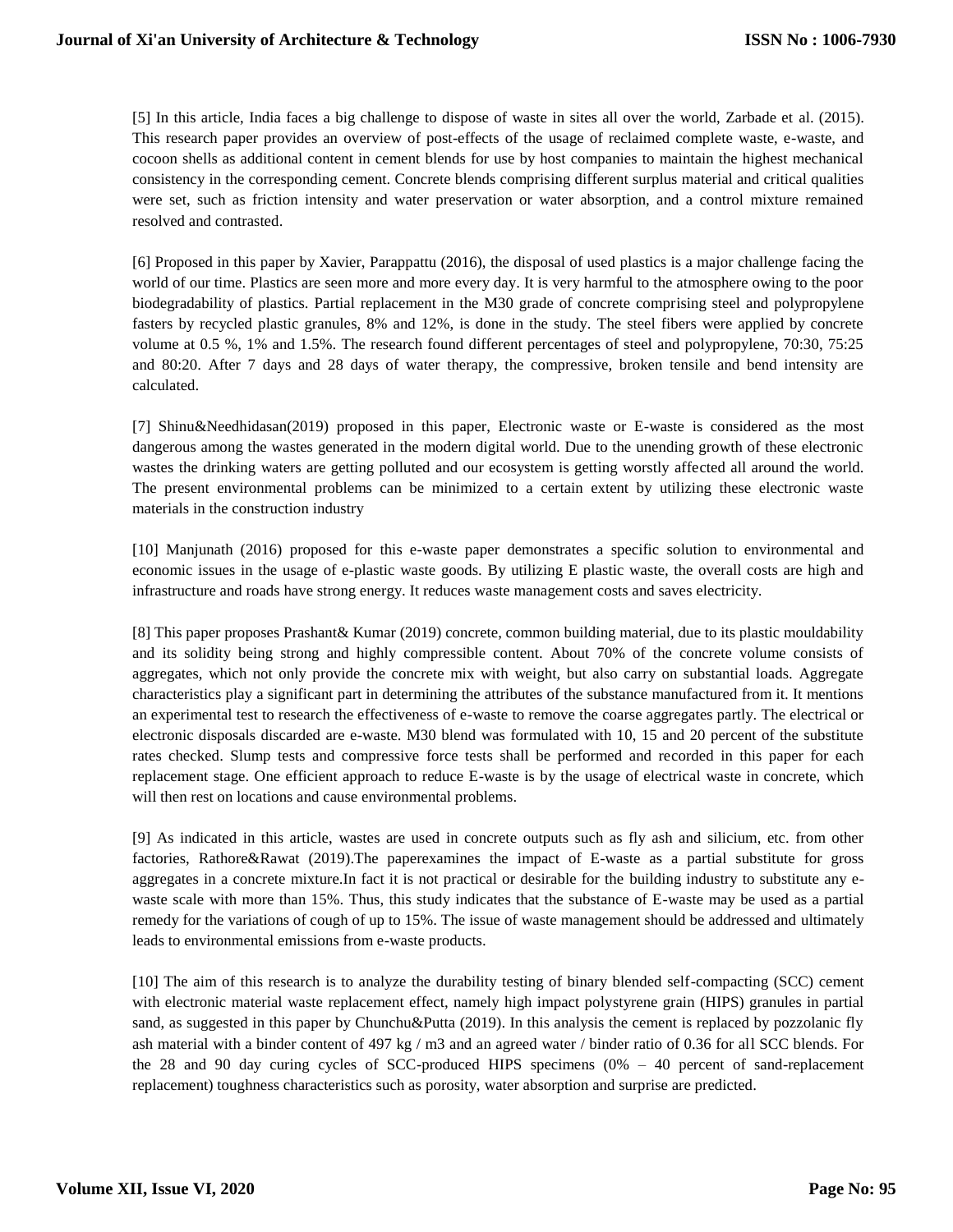[11] Sabău& Vargas (2019), suggested in this article, has greatly increased the amount of waste produced by human operation by the exponential rise in population growth levels in the world and the present consumer lifestyle. Especially because of its difficult degradation process, e-plastic waste causes significant environmental damage. This paper aims to identify the feasibility of partial replacement of gross mineral aggregates with e-plastic material from concrete. Tests on concrete mixes of 40, 50% and 60% of plastic e- waste were carried out for fresh and hardened properties in a control mix without e-plastic waste designed to achieve a pumping strength of 21 MPa.

[12] The mechanical and chloride properties of fine, coarse-aggregate concrete substituted partially by high density polyethylene (HDPE) waste is examined by Shanmugapriya& Helen (2017). Totally six separate M25-grade concrete mixtures, with a partial fine aggregate replacement, is built by 5.0 %, 15.0 %, and coarse aggregates by 10%, 15%, 20% and HDP waste.

[13] Kibria et al (2017), this research reports on experimental investigations of polystyrene polymer. The use of polystyrene polymer is increasing day by day with economic growth. However, this polystyrene polymer is not decomposed and causes a serious environmental problem by increasing as a solid waste.

[14]Kumar et al. (2017), In this research work, waste flex is added to the concrete blend by producing very small parts about a certain proportion of cement in the mixture. This eliminates the issue of waste management and thus eliminates the expense of concrete more by utilizing waste materials. They took three% of the flex in the concrete blend, i.e. 0 .75%, 1% and 1.5% by cement weight. The concrete blend for the study is M-25. This research provides a comparative analysis of the compressive intensity of concrete cubes comprising standard concrete flex with a single construction combination between 7 and 28 days' treatment of the cubes. The analysis showed that the compression strength of the regular concrete measured after curing the Cubes was improved by 1 percent by the weight of the concrete and by the same amount at two percent by the other compression factor.

[15] Gibreil& Feng (2017), which investigates on HDPE (high-density polyethylene) as well crumb rubber powder (CRP). Unchanged and adjusted asphalt was used to calculate surface characteristics, density, softening points and ductility for a range of products of HDPE and CRP. Marshall Flow and steadiness were also conducted, including the Marshall Quotient, humidity response, and routing checking. The findings revealed that the physical properties of asphalt and Marshall Properties of HMA mixtures are enhanced with HDPE and CRP as additive. The resistance to humidity harm after introducing HDPE and CRP dramatically improved along with the resistance to permanent deformation.

## IV.MATERIALS AND METHODS

#### *4.1 Materials*

*4.1.1 Cement*

Ordinary Portland limestone cement was used for casting the cubes and beams for all the concrete mixes. The cement was of uniform grey color, and bought from a local vendor. In this research we use Ordinary Portland Cement (OPC) of 43 grade of brand Ambuja Cements form single batch through the investigation was used.

| Concentration of oxides (% weight) |                 |                 |                 |  |  |
|------------------------------------|-----------------|-----------------|-----------------|--|--|
| <b>OXIDS</b>                       | <b>CEMA</b>     | <b>CEMB</b>     | <b>CEM C</b>    |  |  |
| CaO                                | $61.74 \pm 0.4$ | $62.19 \pm 0.4$ | $57.37 \pm 0.3$ |  |  |
| SiO2                               | $18.77 \pm 0.6$ | $21.90 \pm 0.6$ | $21.69 \pm 0.2$ |  |  |
| Al203                              | $5.41 \pm 0.2$  | $2.50 \pm 0.9$  | $6.40 \pm 0.2$  |  |  |

Table 2 Oxides composition of Portland limestone cement (Sam et al., 2013)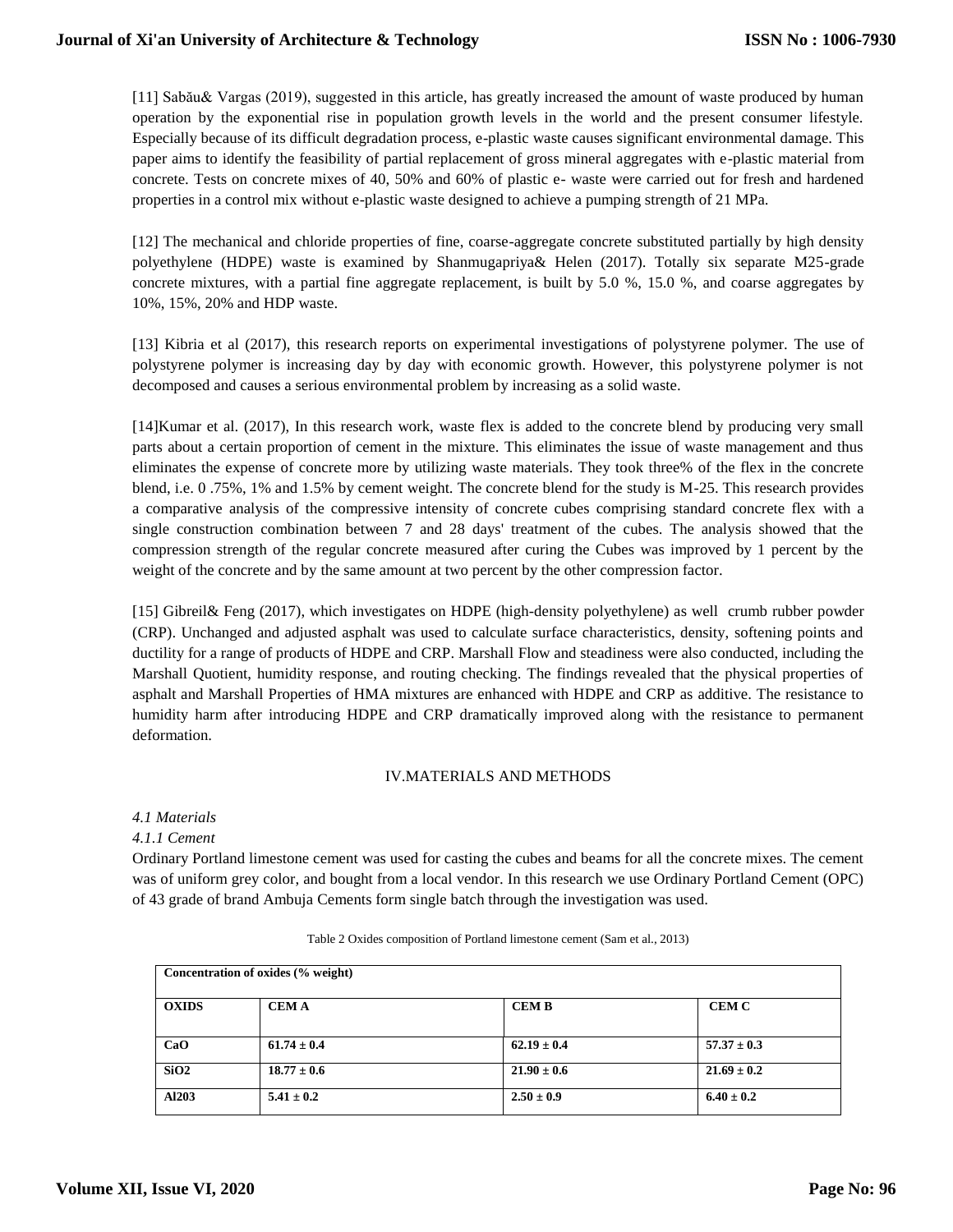| <b>Fe2O3</b> | $3.01 \pm 0.1$ | $2.92 \pm 0.3$ | $3.10 \pm 0.1$ |
|--------------|----------------|----------------|----------------|
| <b>S03</b>   | $3.89 \pm 0.6$ | $4.03 \pm 0.1$ | $4.05 \pm 0.1$ |
| MgO          | $3.13 \pm 0.4$ | $2.23 \pm 0.1$ | $3.34 \pm 0.1$ |

## *4.1.1.1Tests on Cement*

#### Normal Consistency

This test determines the quantity of water required to produce a cement paste of standard consistency for the use in other test. The Vicat'sapparatus (IS: 5513-1976) is used for this purpose. The consistency of standard cement paste is defined as that consistency which will permit the Vicat's plunger 50mm long and having the bottom of the Vicat'smould.

## Apparatus.

Vicat's apparatus with mould, Plunger, Balance, Measuring cylinder, Non-porous plate.

## *4.1.1.2Procedure*

• Prepare a pastas of weighed cement consistency with a weighted quantity of drinking water (during not less than 3 minutes and no longer than 5 minutes)

• Remember time to calculate from the moment the water is applied to dry cement before the mold is full.

• Gently apply a paste to the Vicat's mold and bring it down to the tip of the container.

Place the test block and the mould together with a non-porous resting plate under the plunger

Lower the plunger gently to touch the surface of test block and quickly release, allowing it to sink into the paste.

Prepare trial pastes with various % of water and carry out tests as above until the amount of water necessary for penetration of the Vicat's plunger to 5mm to 7mm from the bottom is determined. Results and Discussion

The concrete mixes with a characteristic compressive force of 20 Map were prepared in conjunction with IS 10262. Concert mixtures have been designed to substitute the thin sum (5%, 7.5%, 10%, 12.5% & 15%) and the field (0%, 3%, 7.5%, 12%&15%) with a hard disk (HDPE, 3%). e-waste. In Table 3, a traditional concrete mixing technique was developed and the water cement ratio was constant to 0:42, a detailed mix proportion of the mix is given by M20 Mix.

|  | Table 3 Details of mix proportion. |
|--|------------------------------------|
|  |                                    |

| <b>Mix Designation</b> | Quantity in kg/m3            |       |                         |           |              |  |
|------------------------|------------------------------|-------|-------------------------|-----------|--------------|--|
|                        |                              |       |                         |           |              |  |
|                        | <b>Cement Fine Aggregate</b> |       | <b>Coarse Aggregate</b> | % of HDPE | % of E-waste |  |
|                        | 315                          | 847.6 | 1285.5                  |           |              |  |
| $\mathbf{2}$           | 315                          | 805.2 | 1285.5                  | 7.5       |              |  |
| 3                      | 315                          | 762.8 | 1285.5                  | 10        | 7.5          |  |
|                        | 315                          | 722.3 | 1285.5                  | 12.5      | 12           |  |
|                        | 315                          | 847.6 | 1156.86                 | 15        | 15           |  |

## *4.1.2Fresh Slump Test*

The slum test was carried on fresh concrete which contains mixture of both E-waste and HDPE. The results are as following.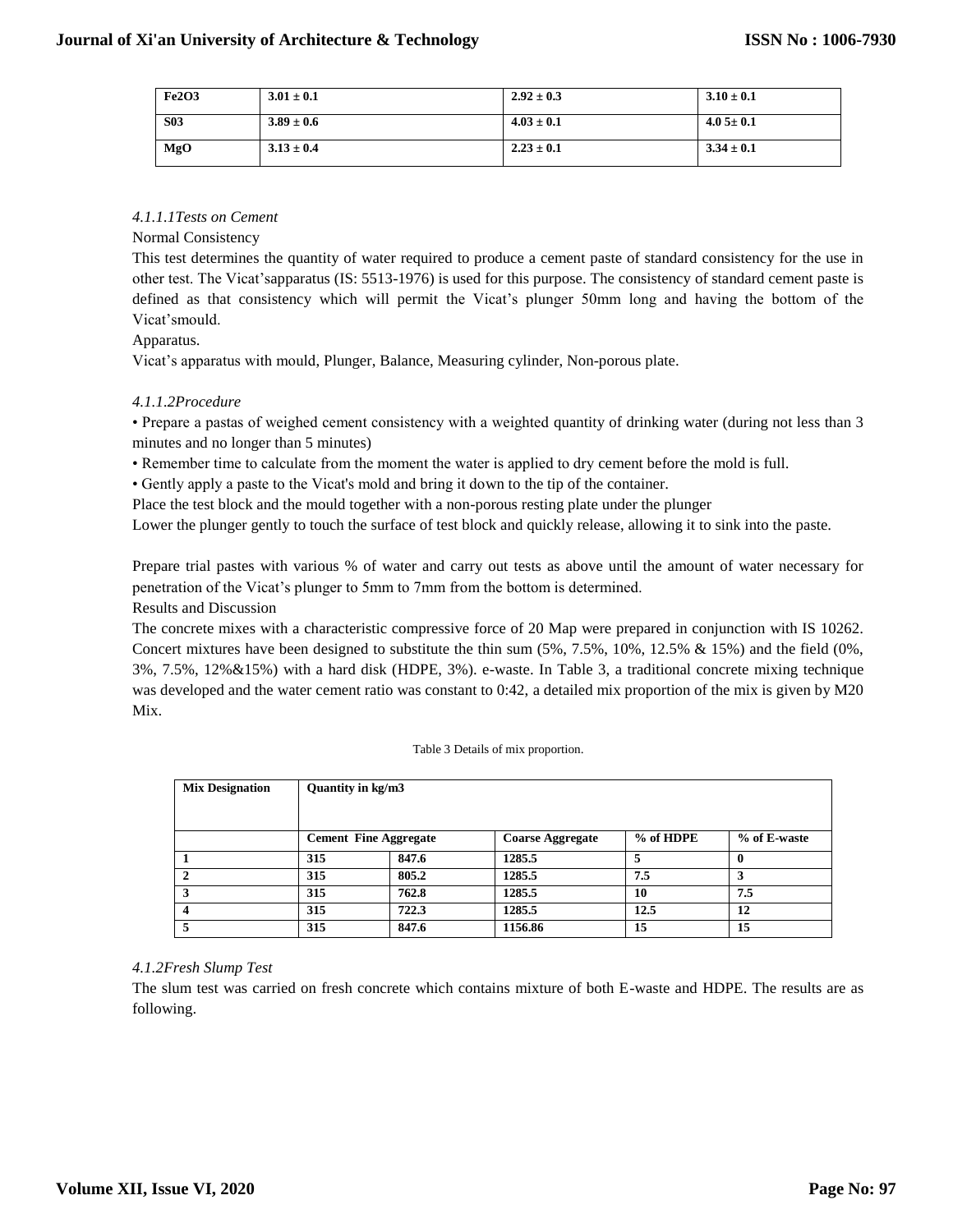| Sr. No | <b>Slump cone Designation</b> | % of E-waste | % of HDPE | <b>Slump Value Slum Value</b> |
|--------|-------------------------------|--------------|-----------|-------------------------------|
|        |                               |              |           |                               |
|        |                               |              |           |                               |
|        | S <sub>1</sub>                |              |           | 70                            |
|        |                               |              |           |                               |
|        | S <sub>2</sub>                |              | 7.5       | 65                            |
|        | S <sub>3</sub>                | 7.5          | 10        | 45                            |
|        | <b>S4</b>                     | 12           | 12.5      | 40                            |
|        | S <sub>5</sub>                | 15           | 15        | 30                            |

Table 4 Slum result of fresh concrete using E-waste and HDPE. .

With the growing waste-plastic ratio, slumps are likely to decrease sharply due to added waste-plastic fibers which block flow and decrease the workability of concrete.

#### V.TESTS

#### 5*.1 Compressive strength using HDPE as fine aggregates*

The compressive intensity results in a transition in the concrete mix with a disparity in the HDPE weight. The test results revealed that for 7 days compressive intensity in mixes of 5 percent, 7.5 per cent, 12.5 per cent, and 15 percent HDPE sand substitution respectively were observed of 71.2 per cent, 69.6 and 67.5 per cent of its 28 days intensity. With the rise in sand replacement rate, the values were reduced. Whereas, in the case of coarse aggregate substitution 78, 3% of mixes, 72, 8% for mixes, 73, 0% for 0 percent, 3%, 7, 5%, 12 and 15% for e-waste substitution have been observed. Related observations were produced on 14 days, which revealed tests of compressive intensity levels between 80.1 percent and 85.7 percent in the 28 days. The compressive power of 28 days of mixtures of 112.5% sand replacement and 15% coarse aggregate substitution indicates similar results to the traditional product cement mixture. Since the lack of crushing power is increased for the HDPE, the unit weight of the cement blends can be decreased as the amount of HDPE is limited. The reduced force between the paste and the plastic surface and the hydrophobic nature of the plastic can also be ascribed to the low hydration of the cement, where the movement of water can be restricted.

| Table 5 Compressive strength of concrete using HPDE. |  |
|------------------------------------------------------|--|
|                                                      |  |

| S. No | <b>Cube Designation</b> |        | <b>Compressive Strength (N/mm2)</b> |         |      |  |
|-------|-------------------------|--------|-------------------------------------|---------|------|--|
|       |                         | 7 Days | 14 Davs                             | 28 Days |      |  |
|       | CС                      | 23     | 27.8                                | 35.00   |      |  |
|       | F1                      | 21     | 25.00                               | 31.00   | 7.5  |  |
| J     | F2                      | 24.2   | 26.8                                | 35.01   | 10   |  |
|       | F3                      | 18.9   | 24.00                               | 28.25   | 12.5 |  |
|       | C1                      | 22.9   | 25.00                               | 30.25   | 15   |  |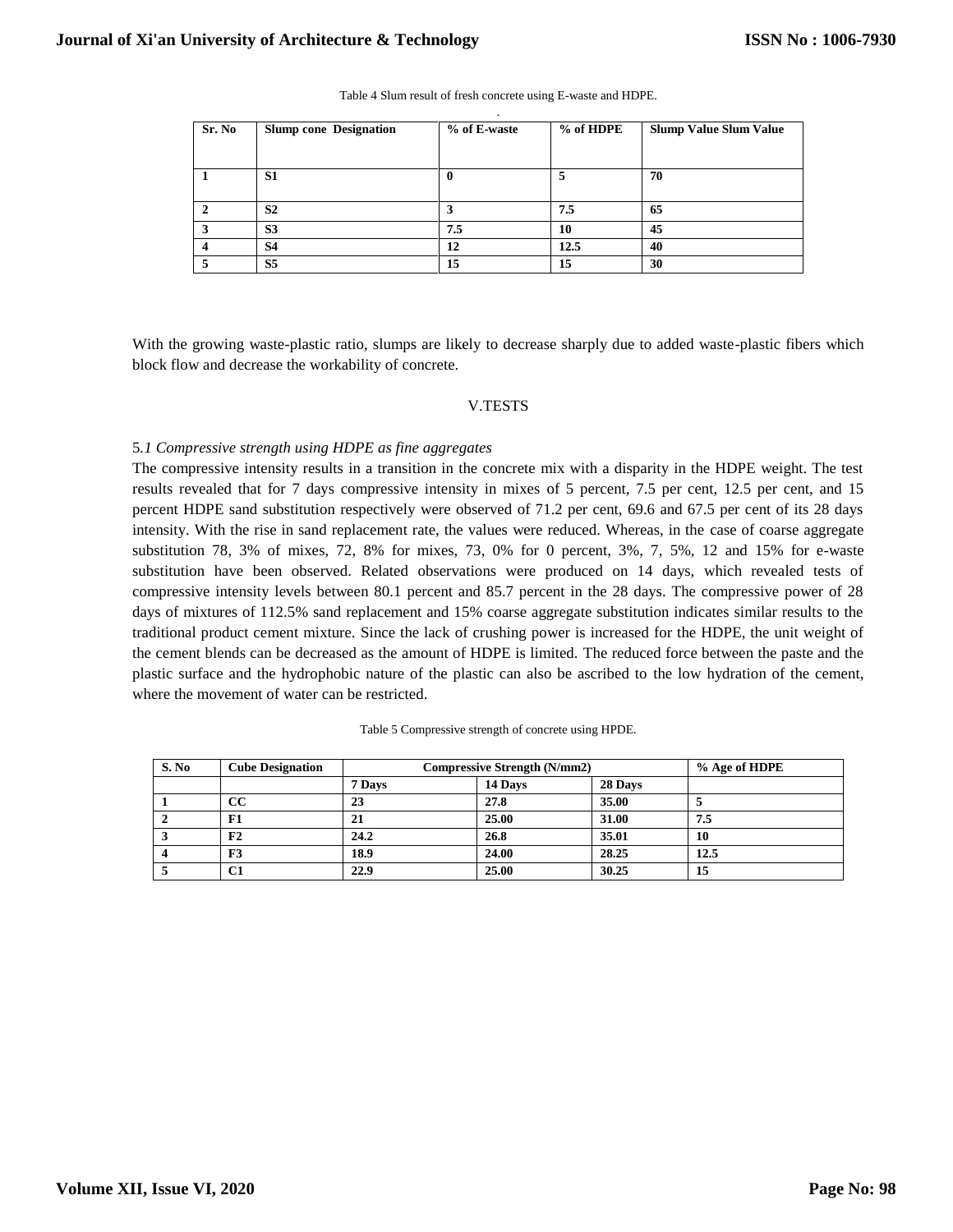



## *5.2 Compressive strength using e-waste as coarse aggregates*

The compressive power of standard concrete as well as concrete with electronic-waste at 7 days, 14 days and 28days are given in table6 below. It can be clearly seen that the strength of the concrete will increase up to 17.8% when 7.5% aggregate is replaced by e-waste after 28 days. But when we further increase the percentage of e-waste the strength of concrete starts decreasing.

#### Table 6 Result of Compressive Strength

| S. No | <b>Cube Designation</b> |        | <b>Compressive Strength (N/mm2)</b> | % Age of E-waste |     |
|-------|-------------------------|--------|-------------------------------------|------------------|-----|
|       |                         | 7 Days | 14 Days                             | 28 Days          |     |
|       | A1                      | 17.77  | 23.09                               | 28.80            |     |
|       | A2                      | 19.11  | 26.06                               | 33.33            |     |
|       | A <sub>3</sub>          | 20.44  | 28.09                               | 35.11            | 7.5 |
|       | A <sub>4</sub>          | 18.66  | 23.09                               | 28.08            | 12  |
|       | A5                      | 16.35  | 20.89                               | 24.24            | 15  |



Figure 4 Graph showing Compressive Strength using e-waste as coarse aggregates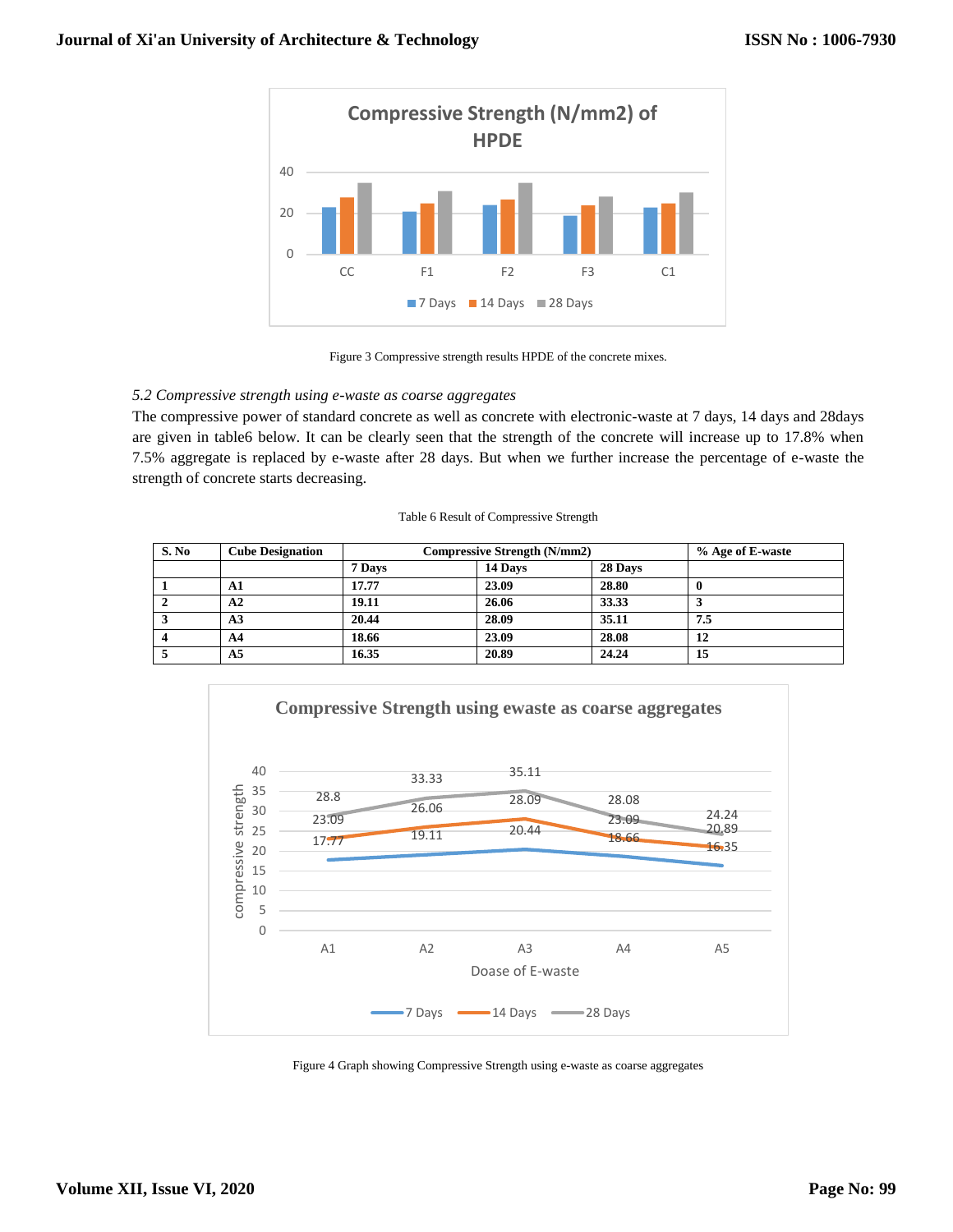

Figure 5 Compressive Strength using e-waste as coarse aggregates

As find from above graph and table5 the compressive strength adding an E-waste as coarse aggregate found at highest compressive strength of 35.11 N/m2 at the e-waste mixing of 7.5. This is the optimized value when the Compressive Strength find high.

## *5.3 Compressive Strength (N/MM2) of concrete using E-waste as coarse aggregate and HDPE as fine aggregate*

| S.                      | <b>Cube Designation</b> | % Of e-WASTE | % OF hdpe | Compressive_Strength (N/mm2) |         |         |
|-------------------------|-------------------------|--------------|-----------|------------------------------|---------|---------|
| N <sub>0</sub>          |                         |              |           |                              |         |         |
|                         |                         |              |           | 7 Days                       | 14 Days | 28 Days |
| 1                       | M1                      | $\mathbf 0$  | 5         | 18.9                         | 19.98   | 21.08   |
| $\overline{2}$          | M <sub>2</sub>          | 3            | 7.5       | 19.9                         | 22.5    | 23.9    |
| 3                       | M <sub>3</sub>          | 7.5          | 10        | 21.5                         | 23.0    | 26.3    |
| $\overline{\mathbf{4}}$ | $\mathbf{M}4$           | 12           | 12.5      | 22.3                         | 24.0    | 26.7    |
| 5                       | M5                      | 15           | 15        | 17.0                         | 19.99   | 23.8    |

Table 7 Compressive Strength (N/MM2) of concrete using E-waste as coarse aggregate and HDPE as fine aggregate



Figure 6 Compressive Strength (N/mm2) of Mix Using Ewaste as coarse and HDPE Using as fine aggregate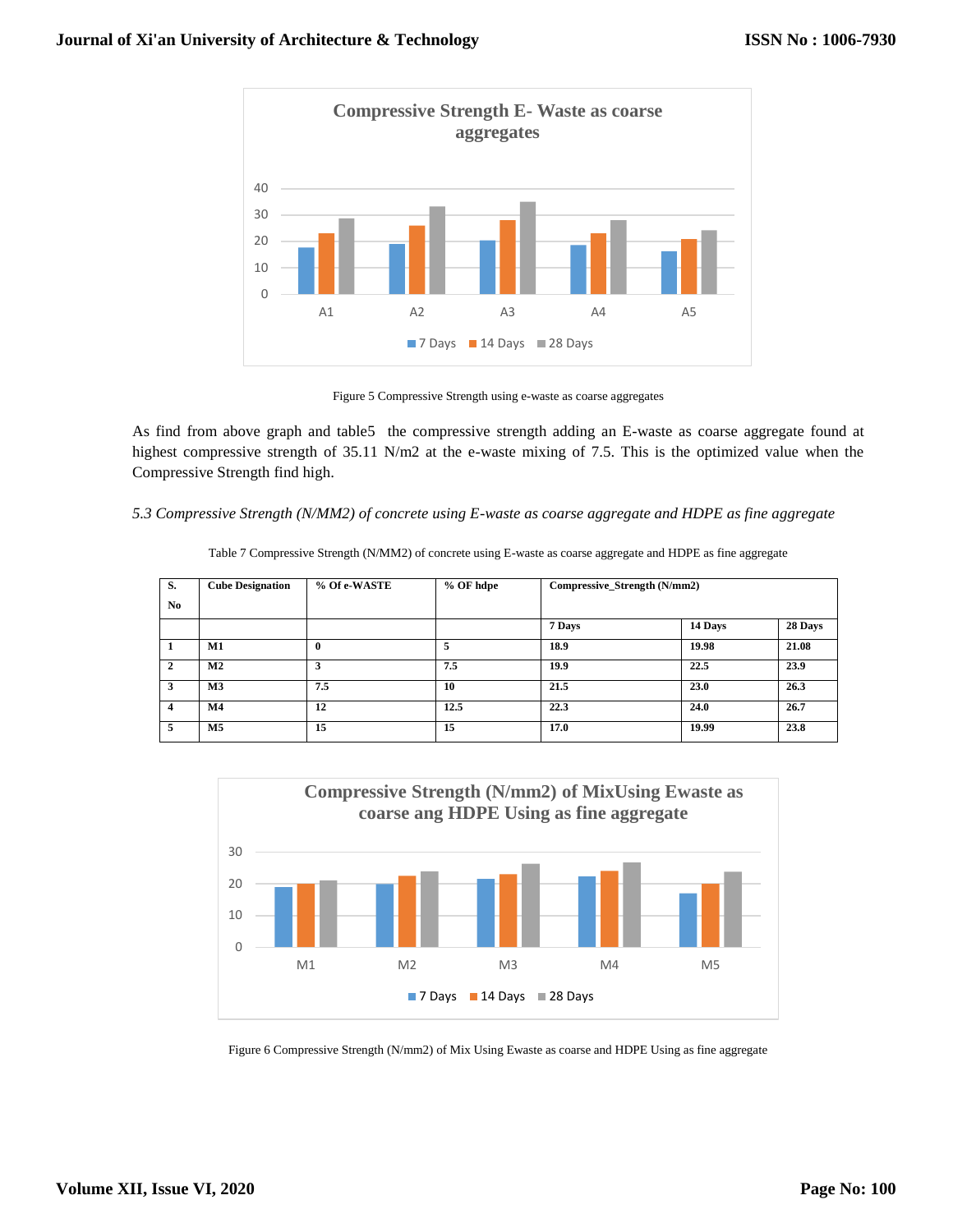

Figure 7 Graph Compressive Strength (N/mm2) of Mix Using Ewaste as course and HDPE Using as fine aggregate

As find from above graph and table the compressive strength adding an E-waste and HPDE found at highest compressive strength of 26.7 N/m2 at the e-waste mixing of 12 of E-Waste and 12.5 of HDPE. This is the optimized value when the Compressive Strength find high.

# *5.4 Split tensile strength using HDPE*

The change of tensile strength at 28 days of curing is shown below in the concrete mixes' division of strength. Tests show 7-14-day findings higher than normal cement mixtures, growing with the ductile property of HDPE wastes. Due to the free water accessible on plastically surfaces, the decrease in the divided tensile strength of the cement mix with an improvement in HDPE waste volume is primarily due to a weaker relation between the flatter plastic surfaces and cement paste.

| S. No | <b>Cube Designation</b> | $%$ OF hdpe | Split Tensile (N/mm2) |         |         |  |
|-------|-------------------------|-------------|-----------------------|---------|---------|--|
|       |                         |             | 7 Days                | 14 Days | 28 Days |  |
|       | CC                      |             | 1.28                  | 2.75    | 3.33    |  |
|       | F1                      | 7.5         | 1.28                  | 1.80    | 2.40    |  |
| 3     | F <sub>2</sub>          | 10          | 2.02                  | 2.65    | 3.28    |  |
|       | F3                      | 12.5        | 1.88                  | 2.38    | 2.90    |  |
|       | C1                      | 15          | 1.35                  | 2.01    | 2.50    |  |

Table 8 Split tensile strength of concrete using HDPE and fine aggregate



Figure 8 Split tensile strength of HDPE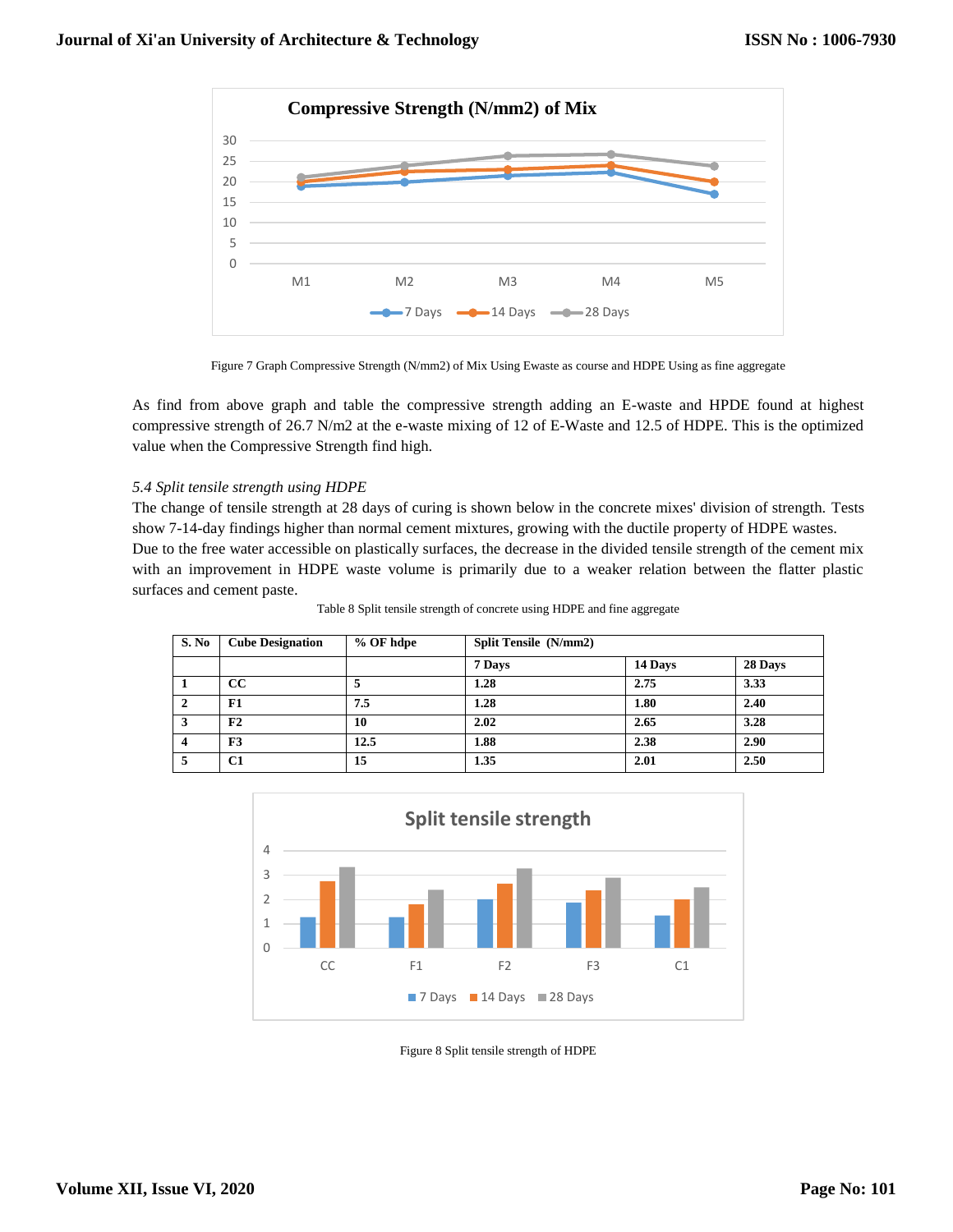## *5.5 Split tensile strength using E-Waste*

Table8 above showed the results of the split tensile strength. The study was done with a 7, 14 and 28 day age compressive concrete power. The cubes have been checked with a 2000KN compression check unit. From the figure8 above, 10% of the substitution of gross aggregate by E- waste in concrete shows the highest split tensile power.

| S.             | <b>Cube</b>        | % OD e-WASTE | Split Tensile (N/mm2) |         |      |
|----------------|--------------------|--------------|-----------------------|---------|------|
| N <sub>0</sub> | <b>Designation</b> |              |                       |         |      |
|                |                    |              | 7 Days                | 14 Days | 28   |
|                |                    |              |                       |         | Days |
|                | EW0                | 0            | 2.10                  | 2.72    | 3.65 |
| $\mathbf{2}$   | EW <sub>5</sub>    |              | 2.62                  | 3.28    | 3.69 |
| 3              | <b>EW10</b>        | 7.5          | 3.10                  | 3.52    | 3.99 |
| 4              | <b>EW15</b>        | 12           | 2.78                  | 3.28    | 3.61 |
| 5              | <b>EW20</b>        | 15           | 2.65                  | 2.82    | 3.05 |

|  |  |  |  | Table 9 Split tensile strength using e-Waste AS course Aggregate |
|--|--|--|--|------------------------------------------------------------------|
|  |  |  |  |                                                                  |



Figure 9 Effect of E-waste on split tensile strength using E-waste as coarse aggregate

*5.6 Split Tensile strength of concrete using E-waste as course aggregate and HDPE as fine aggregate*

Table 10 Split Tensile strength of concrete using E-waste as course aggregate and HDPE as fine aggregate

| S.<br>N <sub>0</sub> | Cube<br><b>Designation</b> | % OD e-WASTE | % OF hdpe | <b>Split Tensile</b> (N/mm2) |         |         |
|----------------------|----------------------------|--------------|-----------|------------------------------|---------|---------|
|                      |                            |              |           | 7 Davs                       | 14 Days | 28 Days |
|                      | M1                         |              |           | 2.2                          | 2.3     | 2.4     |
|                      | M <sub>2</sub>             |              | 7.5       | 2.4                          | 2.6     | 2.7     |
|                      | M <sub>3</sub>             | 7.5          | 10        | 2.8                          | 2.7     | 2.8     |
|                      | M <sub>4</sub>             | 12           | 12.5      | 3.1                          | 3.2     | 3.4     |
|                      | M <sub>5</sub>             | 15           | 15        | 3.5                          | 3.6     | 3.7     |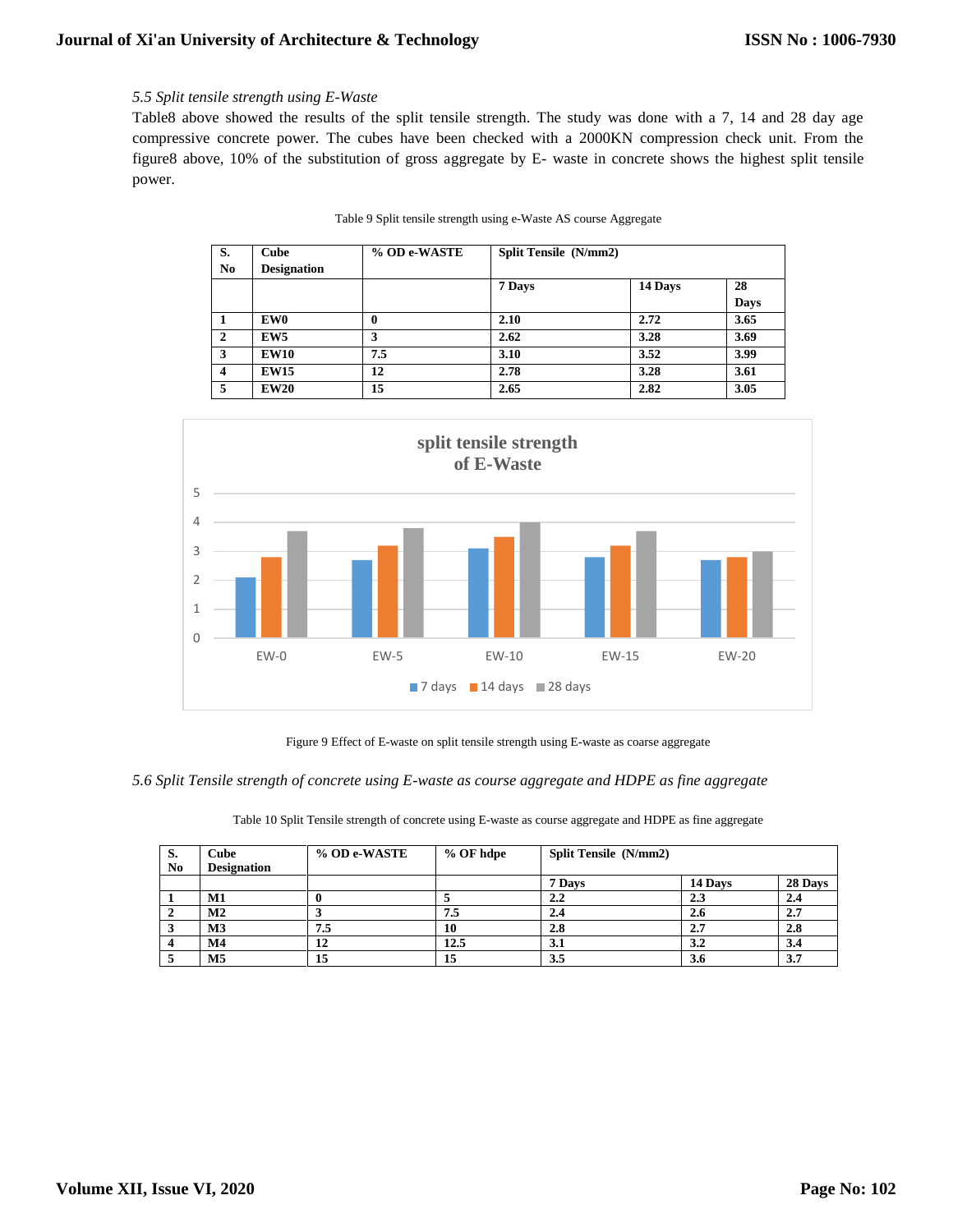

Figure 10 showing Split Tensile strength of concrete using E-waste as course aggregate and HDPE as fine aggregate



Figure 11 Split Tensile strength of concrete using E-waste as coerce aggregate and HDPE as fine aggregate

As find from above graph and table 10 the Split Tensile strength adding an E-waste and HPDE found at highest compressive strength of 3.7N/m2 at the e-waste mixing of 15 of E-Waste and 15 of HDPE. This is the optimized value when the Compressive Strength find high.

## *5.7 Flexural Strength Using HDPE*

The variation of concrete bending strength at the age of 7, 14 and 28 days. From the test results, it was found that mixtures of partial aggregate replacement by HDPE waste had a higher bending power than standard concrete mixtures, regardless of volume and age of replacement. For mixtures of 10% sand replacement (6.14 MPa) and 15% coarse aggregate substitution (6.34 MPa) relative to the traditional concrete mix (3.86 MPa), the average flexural intensity has been found to be 28 days.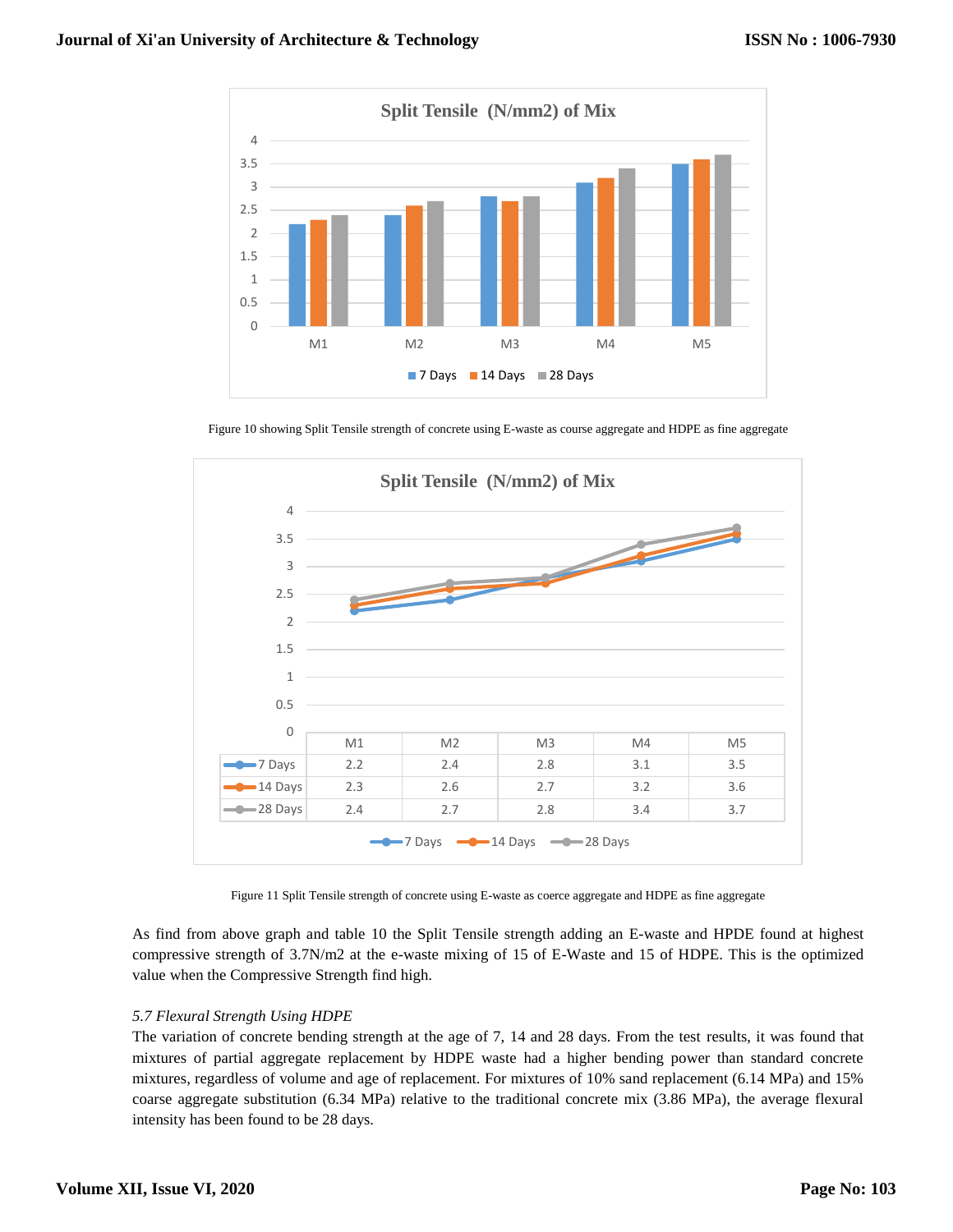| S. No | <b>Cube Designation</b> | % OF hdpe |        | <b>Flexural Tensile</b> (N/mm2) |         |  |  |  |
|-------|-------------------------|-----------|--------|---------------------------------|---------|--|--|--|
|       |                         |           | 7 Days | 14 Days                         | 28 Days |  |  |  |
|       | CC                      |           | 2.15   | 3.10                            | 3.88    |  |  |  |
| 2     | F1                      | 7.5       | 2.18   | 2.26                            | 4.92    |  |  |  |
| 3     | F2                      | 10        | 3.20   | 3.20                            | 5.98    |  |  |  |
|       | F <sub>3</sub>          | 12.5      | 2.28   | 2.27                            | 4.82    |  |  |  |
|       | C1                      | 15        | 3.27   | 3.15                            | 4.25    |  |  |  |

Table 11 Flexural Strength of concrete using HDPE and fine aggregate



Figure 12 Flexural strength results of concrete using HDPE and fine aggregate

## *5.8 Flexural Strength Using E-waste*

Flexural strength results of normal concrete and replaced concrete were presented. The test results show the maximum flexural strength when 15 percent replace the coarse aggregate with E-waste in concrete.

| S. No        | <b>Cube Designation</b> | % OF E-Waste | <b>Flexural Tensile</b> (N/mm2) |         |         |
|--------------|-------------------------|--------------|---------------------------------|---------|---------|
|              |                         |              | 7 Days                          | 14 Days | 28 Days |
|              | $ES-0$                  | 0            | 2.92                            | 3.28    | 3.88    |
| $\mathbf{2}$ | $ES-5$                  |              | 4.95                            | 4.92    | 4.95    |
| 3            | <b>ES-10</b>            | 7.5          | 5.25                            | 5.22    | 6.02    |
| 4            | <b>ES-15</b>            | 12           | 5.72                            | 5.98    | 6.25    |
| 5            | $ES-20$                 | 15           | 4.02                            | 4.75    | 5.25    |

| Table 12 Flexural Strength Using E-waste as a course aggregate |  |  |  |  |  |  |  |  |
|----------------------------------------------------------------|--|--|--|--|--|--|--|--|
|----------------------------------------------------------------|--|--|--|--|--|--|--|--|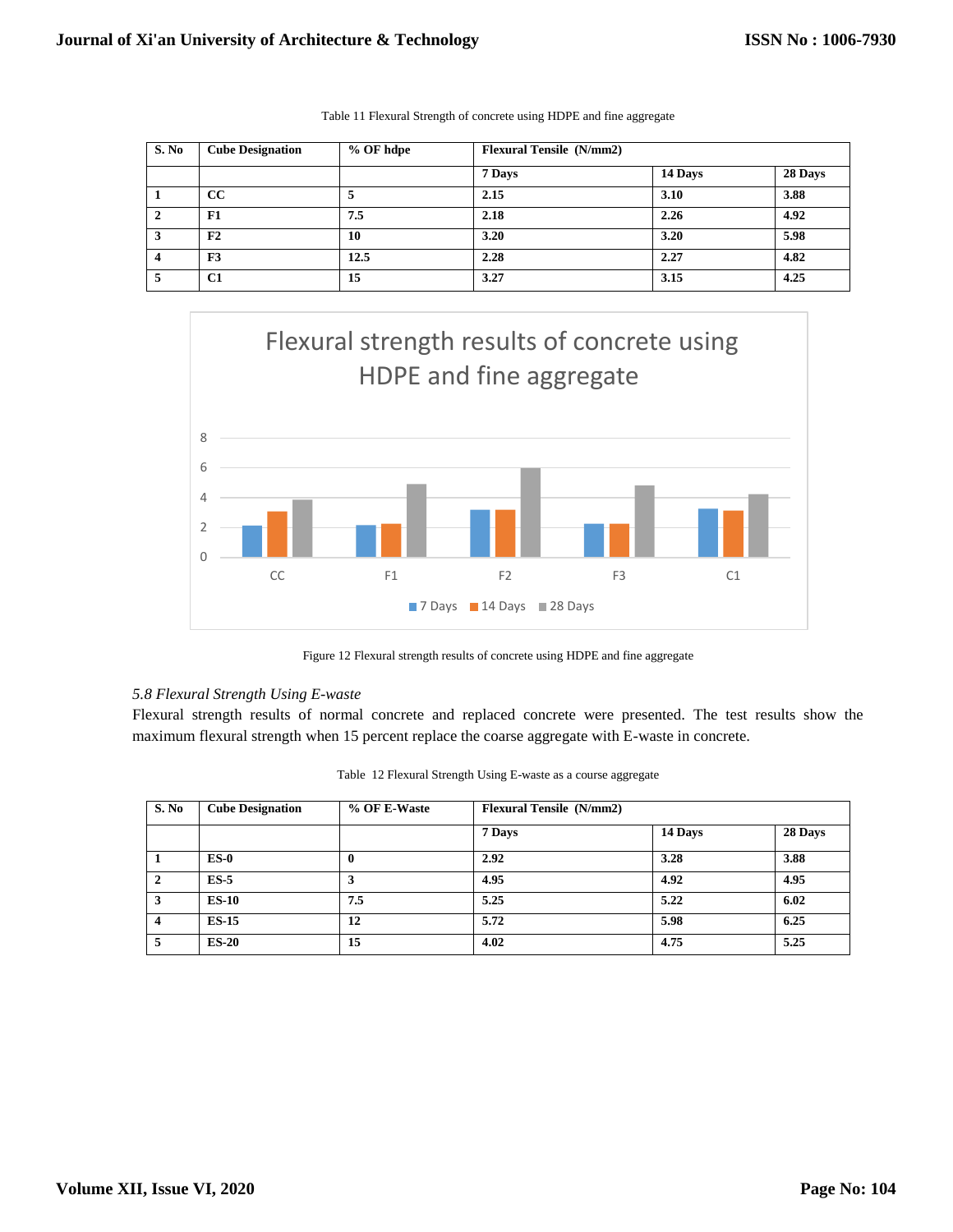

*5.9 Flexural Strength of concrete using E-waste as coarse aggregate and HDPE as fine aggregate*

Table 13 Flexural Strength of concrete using E-waste as coarse aggregate and HDPE as fine aggregate

| S. No | % OD e-WASTE<br><b>Cube Designation</b> |     | % OF HDPE | <b>Flexural Tensile</b> (N/mm2) |         |         |
|-------|-----------------------------------------|-----|-----------|---------------------------------|---------|---------|
|       |                                         |     |           | 7 Days                          | 14 Days | 28 Days |
|       | M1                                      |     |           | 5.1                             | 5.3     | 5.6     |
|       | $\mathbf{M2}$                           |     | 7.5       | 5.2                             | 5.4     | 5.8     |
|       | M <sub>3</sub>                          | 7.5 | 10        | 5.5                             | 5.8     |         |
|       | M <sub>4</sub>                          | 12  | 12.5      | 5.7                             | 6.3     | 6.5     |
|       | M <sub>5</sub>                          | 15  | 15        |                                 | 6.5     | 6.8     |



Figure 14 showing Flexural Strength of concrete using E-waste as coerce aggregate and HDPE as fine aggregate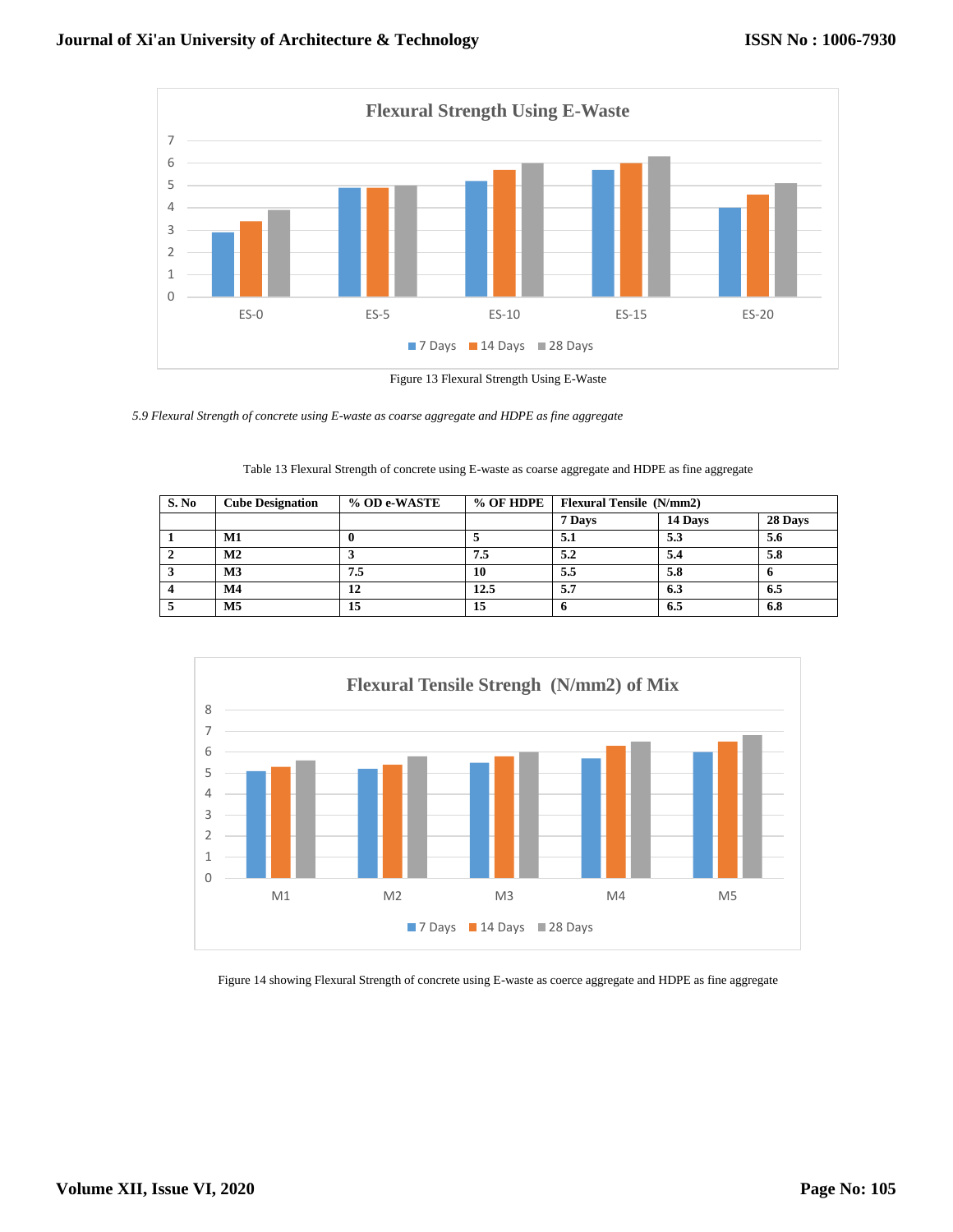

Figure 15 Graph showing Flexural Strength of concrete using E-waste as coarse aggregate and HDPE as fine aggregate

As find from above graph and table 13 the Flexural Strength adding an E-waste and HPDE found at highest compressive strength of 6.8 N/m2 at the e-waste mixing of 15 of E-Waste and 15 of HDPE. This is the optimized value when the Compressive Strength find high.

#### VI.CONCLUSION & FUTURE SCOPE

#### *6.1 Use of E-waste as a course aggregate*

E-waste inclusion reveals a compressive intensity improvement of up to 15 % replacement.

Increased strength of split TEST was almost insignificant whereas up to 15 percent replacements were achieved with flexural tensile strength. The results of e-waste on bending power are more severe than the split tensile energy.

The sulfate attack and chloride attack, which do not affect concrete strength and the optimal mixture, are more durable than the control mix from the durability study. It is ideal for maritime application.

- The e-waste can be disposed of effectively.
- Makes the concrete light weight and therefore reduces the weight of the structure.
- Allows it robust so that seismic loads can comfortably carry.
- The burden on natural capital is raising.
- It makes concrete more workable.
- Saves the land used for e-waste disposal.
- It reduces the risk of damaging e-waste materials.

#### *6.2 Use of HDPEas a fine aggregate*

Compressive and break tensile strength in concrete mixtures of different natural aggregate substitution rates of HDPE waste is identical in behavior. Whereas the bending strength properties of the mixtures are comparable to the conventional cement concrete mixture by adding HDPE waste. The strong chloride permeability findings indicate that ion chloride entry decreases with HDPE and the mixes were categorized into low permeability relative to highpermeability cement concrete.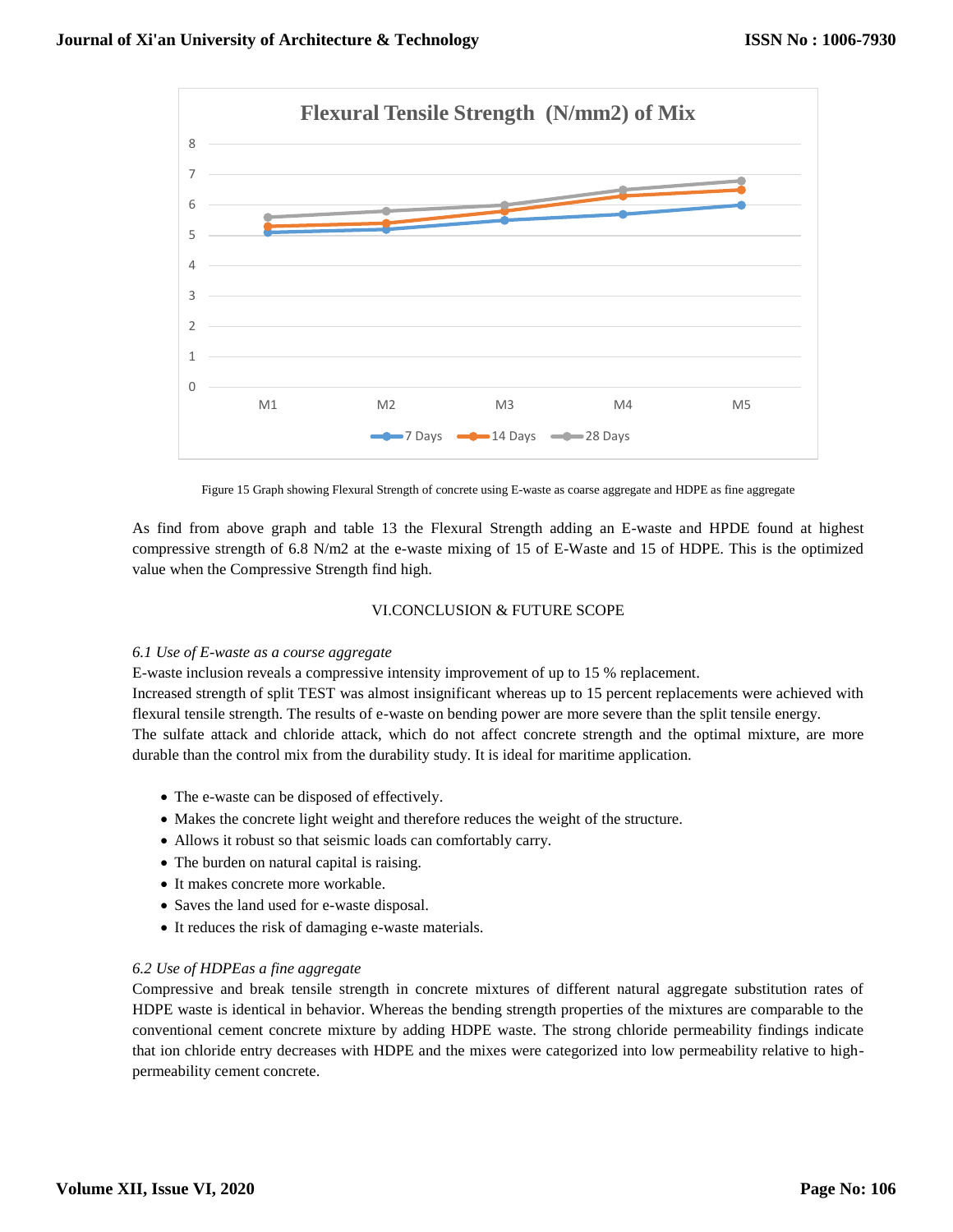#### REFERENCES

- [1] Raut, S. R., Dhapudkar, R. S., &Mandaokar, M. G. (2018). Experimental study on utilization of E-waste in cement concrete. *The International Journal of Engineering and Science (IJES)*.
- [2] Balaji, K. V. G. D., Kumar, T. S., & Gupta, K. N. Adoption of Recycled HDPE Plastic Granules and waste Crushed Glass as a Partial Substitute of fine Sand in Concrete.
- [3] Akram, A., Sasidhar, C., & Pasha, K. M. (2015). E-waste management by utilization of E-plastics in concrete mixture as coarse aggregate replacement. *International Journal of Innovative Research in Science, Engineering and Technology*, *4*(7).
- [4] Ahirwar, S., Malviya, P., Patidar, V., & Singh, V. K. (2016). An experimental study on concrete by using E-waste as partial replacement for course aggregate. *IJSTE-International Journal of Science Technology & Engineering*, *3*(04).
- [5] Singh, M. K., &Malviya, P. (2019). An Experimental Study on Partial Replacement of Aggregate by E-Waste for Flexible Pavement.
- [6] Balaji, K. V. G. D., Kumar, T. S., & Gupta, K. N. Adoption of Recycled HDPE Plastic Granules and waste Crushed Glass as a Partial Substitute of fine Sand in Concrete.
- [7] Zarbade, P., Joshi, R., & Jain, D. Evolution of Concrete using Recycled Aggregate, Coconut Shells and E-Waste as a Coarse Aggregate
- [8] Xavier R. C, Parappattu, N. B. (2016). Study on Partial Replacement of Fine Aggregate with Recycled Plastic Granules in Hybrid Fiber Reinforced Concrete. *International Research Journal of Engineering and Technology (IRJET), 3(8), 2166-21-69.*
- [9] Shinu, N. M. T., &Needhidasan, S. (2019). An experimental study of replacing conventional coarse aggregate with E-waste plastic for M40 grade concrete using river sand. *Materials Today: Proceedings*.
- [10] Bt, A. M. (2016). Partial replacement of e-plastic waste as coarse-aggregate in concrete. *Procedia Environmental Sciences*, *35*, 731- 739.
- [11] Prashant, S., & Kumar, M. (2019). Effect of partial replacement of coarse aggregates with e-waste on strength properties of concrete. In *Sustainable Construction and Building Materials* (pp. 555-560). Springer, Singapore.
- [12] Rathore, V., &Rawat, A. (2019, September). Effective utilization of electronic waste in concrete mixture as a partial replacement to coarse aggregates. In *AIP Conference Proceedings* (Vol. 2158, No. 1, p. 020037). AIP Publishing LLC.
- [13] Chunchu, B. R. K., &Putta, J. (2019). Effect of Recycled Plastic Granules as a Partial Substitute for Natural Resource Sand on the Durability of SCC. *Resources*, *8*(3), 133.
- [14] Sabău, M., & Vargas, J. R. (2018). Use of e-plastic waste in concrete as a partial replacement of coarse mineral aggregate. *Computers and Concrete*, *21*(4), 377-384.
- [15] Mathur, A., Choudhary, A., Yadav, P. S., Murari, K., & Student, U. G. (2017). Experimental study of concrete using E-waste as coarse aggregate. *International Journal of Engineering Science*, *11244*.
- [16] Kumar, A. A., &Selvan, R. S. (2017). Performance of recycled E-waste as aggregates in green concrete. *Nature Environment and Pollution Technology*, *16*(4), 1135-1140.
- [17] Shamili, S. R., Natarajan, C., &Karthikeyan, J. (2017). An overview of electronic waste as aggregate in concrete. *World Academy of Science, Engineering and Technology International Journal of Structural and Construction Engineering*, *11*(10).
- [18] Rahman, S. K., Akshay, A., Kharlukhi, M. W., Vignesh, K. J., & Thomas, N. R. (2018). An Experimental Study on Use of E-Waste Glass as Aggregate in Concrete Blocks. *Technology*, *9*(4), 248-253.
- [19] Needhidasan, S., &Sai, P. (2020). Demonstration on the limited substitution of coarse aggregate with the E-waste plastics in high strength concrete. *Materials Today: Proceedings*, *22*, 1004-1009.
- [20] NAG, S., &Chandrakar, G. (2020). A Study on Partial Replacement of Fine Aggregate with E-Waste (NMPCB) In Eco-Friendly PCC Concrete. *IJRAR-International Journal of Research and Analytical Reviews (IJRAR)*, *7*(1), 256-263.
- [21] Hamsavathi, K., Prakash, K. S., &Kavimani, V. (2020). Green high strength concrete containing recycled Cathode Ray Tube Panel Plastics (E-waste) as coarse aggregate in concrete beams for structural applications. *Journal of Building Engineering*, 101192.
- [22] Rajesh, A., Leveil, J. L. M., Sasikumar, R., &Karthikeyan, V. Partial replacement of coarse aggregate using E-waste. *SSRG International Journal of Civil Engineering (SSRG-IJCE*), 7(4), 1-4.
- [23] Needhidasan, S., Ramesh, B., &Prabu, S. J. R. (2020). Experimental study on use of E-waste plastics as coarse aggregate in concrete with manufactured sand. *Materials Today: Proceedings*, *22*, 715-721.
- [24] Lopez, N., Collado, E., Diacos, L. A., &Morente, H. D. (2019). Evaluation of Pervious Concrete Utilizing Recycled HDPE as Partial Replacement of Coarse Aggregate with Acrylic as Additive. In *MATEC Web of Conferences* (Vol. 258). EDP Sciences.
- [25] Lokeshwari, M., Ostwal, N., Nipun, K. H., Saxena, P., &Pranay, P. (2019). Utilization of Waste Plastic as Partial Replacement of Fine and Coarse Aggregates in Concrete Blocks.
- [26] Philomina, S., &D'Mello, M. (2017). An Experimental Investigation to Produce a Cost Effective Concrete By Partial Replacement Of Coarse Aggregate With High Density Polyethylene (HDPE) Waste And Cement With Alccofine.
- [27] R.Lakshmi, S. Nagan, "Utilization of Waste E –plastic Particles in Cementitious Mixtures" Journal of Structural Engineering, Vol.38, No.1, April- May 2011,pp.26-35.
- [28] S.P.Kale, H.I.Pathan "Recycling of Demolished Concrete and E-waste" International Journal of Science and Research, 2013.
- [29] R. Lakshmi, S. Nagan, "Investigation on Durability Characteristics of E-plastic Waste Incorporated Concrete" Asian Journal of Civil Engineering (Builing and Housing) Vol.12, No.6, April 2011.
- [30] Shanmugapriya, M., & Helen Santhi, M. (2017). Strength and chloride permeable properties of concrete with high density polyethylene wastes. *International Journal of Chemical Sciences*, *15*(1), 108-116.
- *[31]* Kibria, M. G., Rahaman, O., Wahid, M. F., & Salam, A. (2017). Effect of Recycled Polystyrene Polymer in Concrete as a Coarse Aggregate. *Proceedings of Civil and Water Resources Engineering Conference*
- [32] Kumar, A., Tomar, A. K., & Srivastava, V. (2017). Utilization of Waste Flex in Concrete. *J. Environ. Nanotechnol*, *6*(2), 105-109.